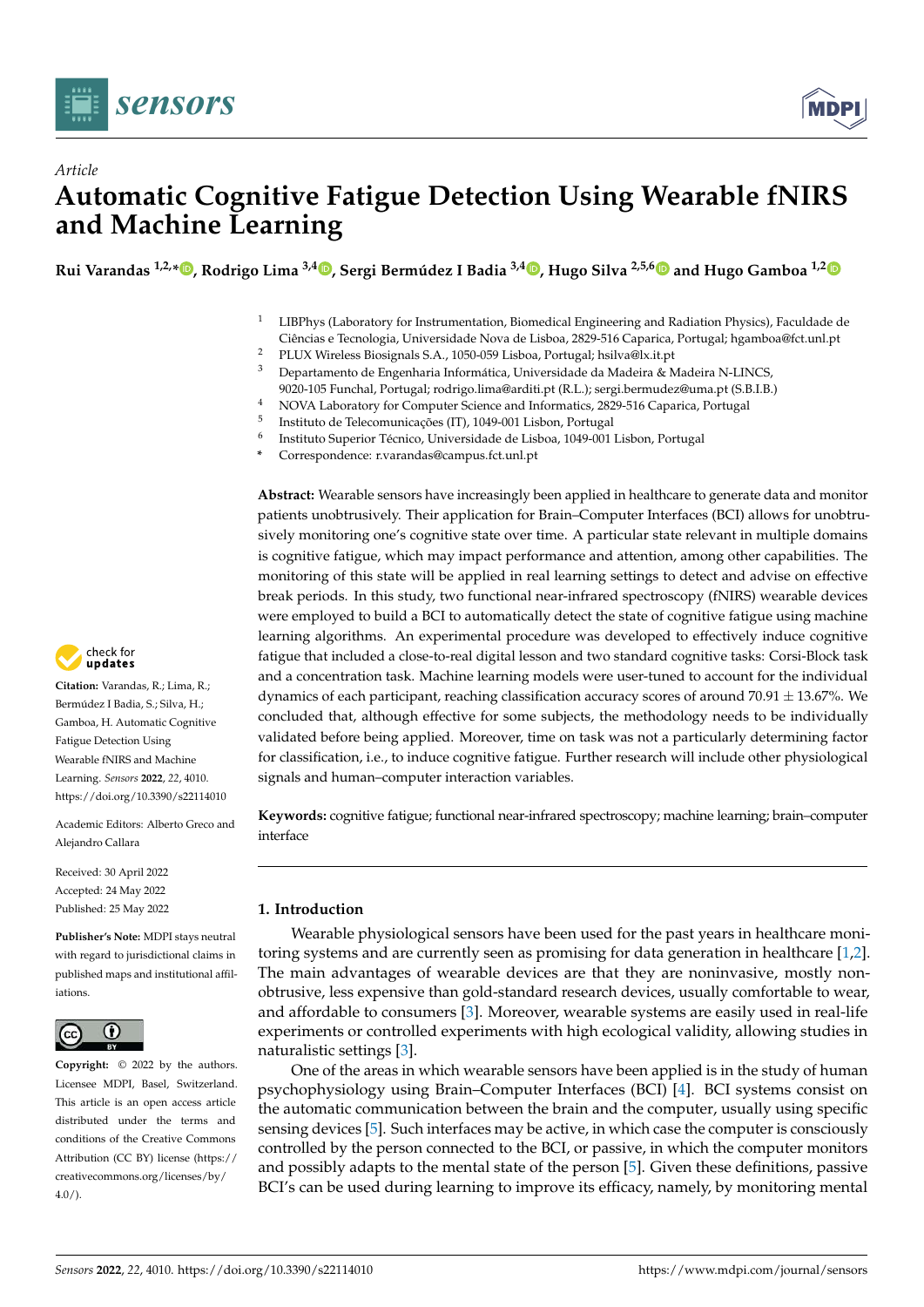processes during learning periods. The performance of BCI systems tend to decrease with time of use, as maintaining a high performance BCI system is usually difficult due to frustration, attention, and cognitive fatigue [\[6\]](#page-12-5).

Cognitive fatigue can be defined as the difficulty of initiating or sustaining voluntary tasks and its onset is usually triggered by performing complex mental activities over time [\[7\]](#page-12-6). Thus, this cognitive state negatively impacts human performance.

This work is part of a project that studies multiple aspects of learning using biosignals and human–computer interaction features. Those are explored during the execution of the presented tasks, mainly, during the digital lesson that represents a close-to-real learning scenario. The objective of the study is to advise e-learning users and to adapt the e-learning contents to ultimately optimise the learning process.

In this work, we explored the process of cognitive fatigue. This state hinders learning by impairing executive functioning, which involves the ability to update information in memory. Moreover, cognitive fatigue leads to increased perseverance, which is not beneficial in cases where subjects are unable to evaluate their state, persisting in irrational actions [\[7\]](#page-12-6). Thus, we developed an experimental procedure that effectively induces cognitive fatigue and monitors the participants' mental state using a set of physiological sensors to obtain the corresponding physiological signals. The participants' states were monitored using the electrocardiogram (ECG), electrodermal activity (EDA), and respiratory inductance plethysmography (RIP) to measure the sympathetic nervous system changes, the electroencephalogram (EEG) and functional near-infrared spectroscopy (fNIRS) to monitor cognitive processes, and an accelerometer (ACC) attached to the side of the head to measure posture changes and the overall movement of the head.

We focused our attention on the two-channel fNIRS sensor for the automatic cognitive fatigue detection, which can easily be used as a wearable sensor, providing ecological validity outside the laboratory. We applied specific signal processing techniques, extracted a set of features from the acquired signals, employed a features selection algorithm and trained a set of user-tuned machine learning (ML) models to detect the state of cognitive fatigue, i.e., the binary case of *cognitive fatigue* vs. *absence of cognitive fatigue*.

The main contributions of this paper are: (1) the development of an experimental procedure to induce cognitive fatigue; (2) study the applicability of two-channel fNIRS sensors to monitor cognitive fatigue; and (3) train and discuss how ML models can be applied in the context of cognitive fatigue detection. Thus, the hypothesis we tested was: Is it possible to automatically detect cognitive fatigue using two-channel fNIRS sensor?

This paper is divided as follows: Section [2](#page-1-0) presents relevant related works; Section [3](#page-3-0) describes all materials, experimental procedure, signal processing, features extraction and selection, and ML model's evaluation description; Section [4](#page-8-0) presents the achieved results; Sections [5](#page-10-0) and [6](#page-11-0) discuss the results and presents the conclusions and future work, respectively.

#### <span id="page-1-0"></span>**2. Related Work**

Cognitive fatigue has been extensively studied, and its assessment is usually made given one of three methods: subjective methods—the assessment is typically made via questionnaire, being subjective to each person; behavioural methods—study the relation between specific behaviours and cognitive fatigue; physiological-based methods—use physiological sensors to monitor the person and then, by processing the acquiring biosignals, relate them with cognitive fatigue [\[8\]](#page-12-7).

Subjective methods employ questionnaires such as Situational Fatigue Scale [\[9\]](#page-12-8), State-Trait Inventory for Cognitive Fatigue (STI-CF) [\[10\]](#page-12-9), or Subjective Exercise Experiences Scale (SEES) [\[11\]](#page-12-10), which can only be applied at the end of the given tasks. Thus, although useful to assess the real personal perception of cognitive fatigue, these are not applicable unobtrusively, because there needs to be an interruption to answer them. Moreover, such tests are bound in time—the answers are respective to a given instant.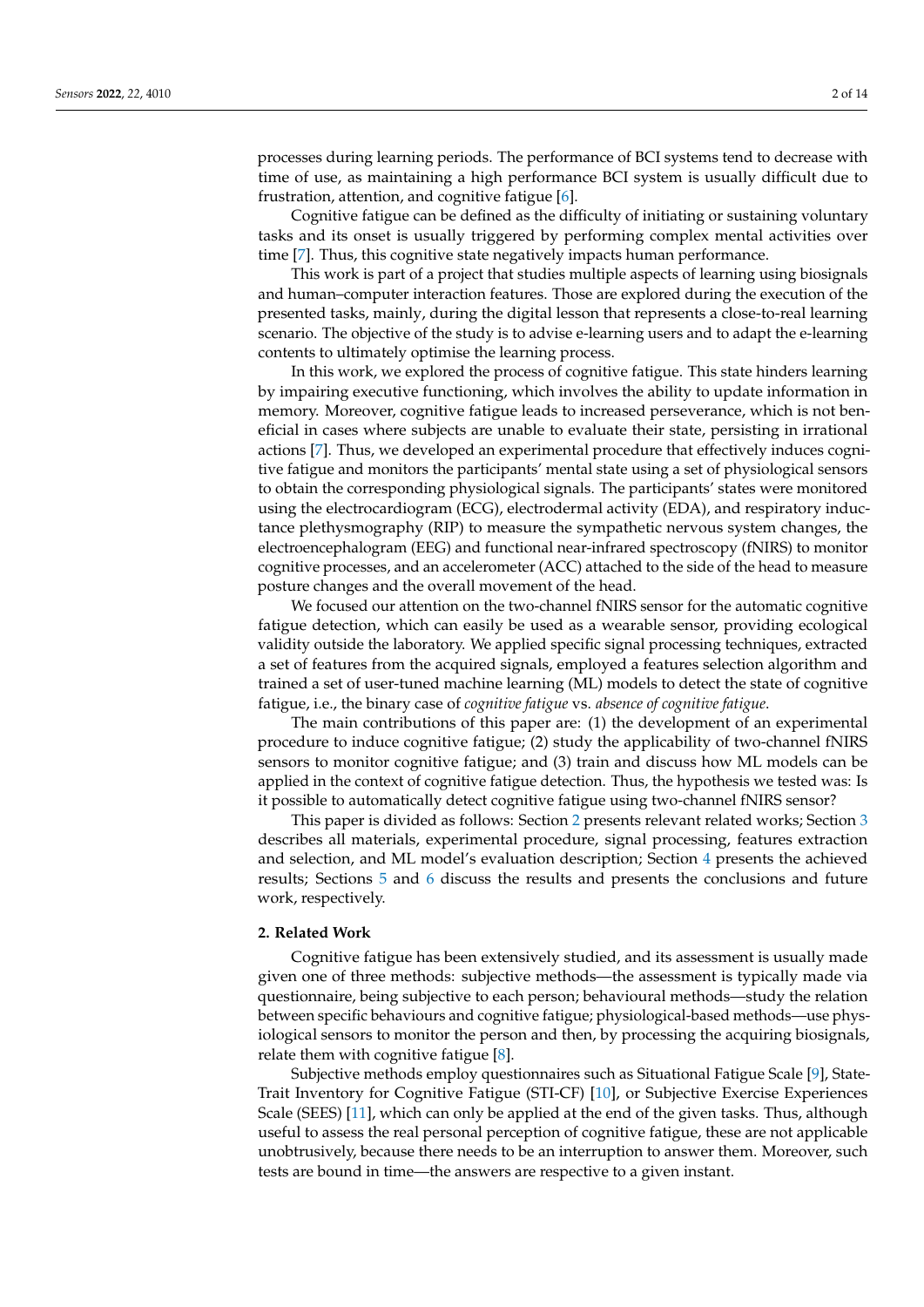Behavioural methods, however, can be employed in a time-continuous fashion. In these methods, personal behaviour is tracked using characteristics of the specific tasks at hand, meaning that it is possible to monitor cognitive fatigue over time. However, there is a cost—different tasks involve different types of behaviour, e.g., the behaviour during driving and during computer-based tasks are not comparable. Thus, these methods are specific to different tasks and can be employed in everyday life. Such methods include eye-tracking [\[12\]](#page-12-11) and human–computer interaction features [\[13\]](#page-12-12).

On the other hand, physiological-based methods can be continuously applicable and are agnostic to the type of activity or behaviour. In this case, wearable sensors such as EEG [\[14\]](#page-12-13) and fNIRS [\[15\]](#page-12-14) can be applied to monitor the mental state of subjects. Then, specific information can be drawn from the generated physiological signals to classify the mental states of the monitored individuals, including the state of cognitive fatigue. The main disadvantage is that this monitoring involves using external instruments (the sensors), which might interfere with the natural behaviour of the monitored subjects.

fNIRS sensors, in particular, have been applied because they may be used during activities of daily life, although specific processing challenges arise, namely, motion artefacts and physiological artefacts removal, specifically from heart rate and respiration rate interference, which need to be considered [\[16\]](#page-12-15).

Cognitive fatigue assessment using fNIRS has been applied in multiple domains, such as image interpretation in medical settings [\[15\]](#page-12-14), physical performance [\[17\]](#page-12-16), operational settings [\[7\]](#page-12-6), during simulated driving [\[14\]](#page-12-13), and during serious games [\[13\]](#page-12-12). However, there is still a lack of evaluation of cognitive fatigue during learning.

Nihashi et al. studied the relation between the concentration of oxygenated haemoglobin with cognitive fatigue in radiologists using fNIRS sensors, where they found that, in most cases, the concentration of this chromophore was the lowest when the fatigue was the highest [\[15\]](#page-12-14).

Analogously, Dehais et al. studied the possibility of using a passive BCI involving the fNIRS combined with an EEG to monitor pilots' engagement features for cognitive fatigue detection during simulated and real flights [\[18\]](#page-12-17). Considering the fNIRS sensor alone, the accuracy score for the cognitive fatigue detection was around 81.5% in the simulation case and 83.2% for the real flight case. However, the individual differences were evident, as individual accuracy scores ranged from around 70%–90%. The combination of EEG-fNIRS revealed better results, indicating that additional data sources may be beneficial for the detection of cognitive fatigue.

Zadeh et al. demonstrated that it was possible to detect cognitive fatigue using functional magnetic resonance imaging data with an accuracy of 73% [\[19\]](#page-12-18).

In the context of cognitive evaluation, the fNIRS Pioneer™, a wearable fNIRS sensor, has been validated and compared to the NINScan device during standard cognitive tasks, both reporting a positive correlation of the results, showing an increase in relative concentration of oxygenated haemoglobin ( $HbO<sub>2</sub>$ ) with task difficulty and, simultaneously, a decrease in the performance of the user [\[20\]](#page-12-19).

Trakoolwilaiwan et al. used LABNIRS with 34 channels to monitor motor execution during predefined tasks. In this work, the authors classified three classes: rest, right-hand movement, and left-hand movement. The accuracy scores to classify these classes were around 86–93% using ML algorithms. The lowest results (86%) were obtained using ML trained with custom features extraction, while the highest results (93%), were obtained with automatically extracted features using a convolutional neural network, demonstrating the importance of using appropriate features for the classification of fNIRS signals [\[21\]](#page-12-20).

However, inter-subject variability has been studied and is reportedly relevant for a proper analysis of fNIRS. On a more general level, age was demonstrated to influence the cerebral haemodynamic [\[22\]](#page-13-0). Namely, older people revealed fewer changes in blood oxygenation when considering the ones with a normal pattern of an increase in the concentration of oxygenated haemoglobin and a decrease in the concentration of the deoxygenated haemoglobin during task execution.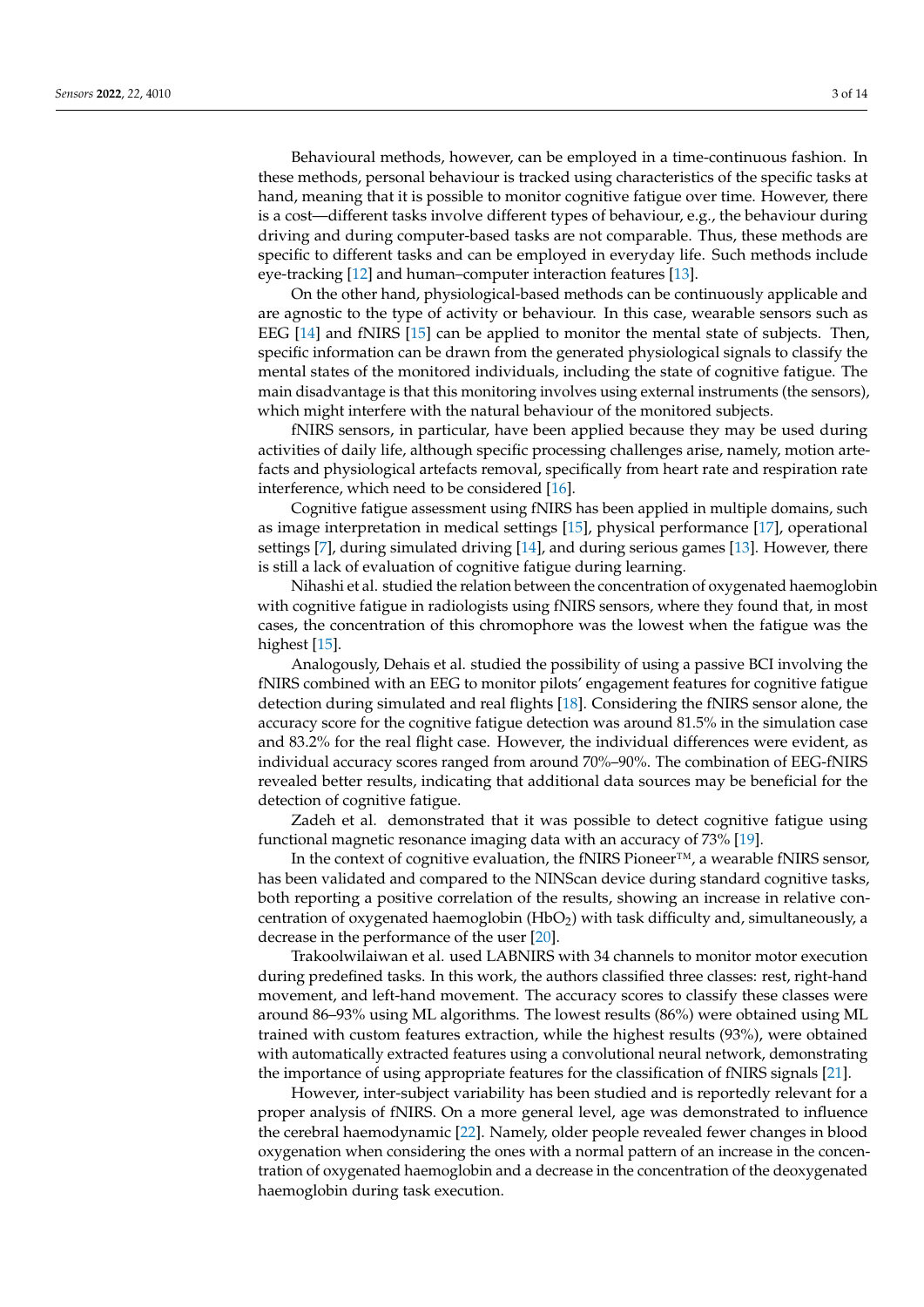On the individual level, Quaresima et al. studied the relative changes of the concentration of the chromophores of haemoglobin relative to the execution of a verbal fluency task, where only half of the population studied, showed significant changes [\[23\]](#page-13-1). Zohdi et al. also applied the fNIRS during a verbal fluency task, but added systemic physiological activity (SPA) measurements, namely, heart rate, electrodermal activity,  $SpO<sub>2</sub>$ , mean arterial pressure, and  $P_{ET}CO_2$  to study the differences in cerebral haemodynamics [\[24\]](#page-13-2). Again, the expected pattern was only visible in half of the population studied.

Holper et al. applied the fNIRS sensors in 11 subjects while performing two tasks: motor imagery and motor execution. On the group level, they demonstrated that it was possible to discriminate between tasks and also between task complexity. Nevertheless, they also verified that the expected pattern of the chromophores was subject dependent, which might contribute to the inter-subject variability expressed in other works [\[25\]](#page-13-3).

In this work, we propose the development of a physiological-based passive BCI, which applies a two-channel fNIRS sensor to detect cognitive fatigue in the context of e-learning.

#### <span id="page-3-0"></span>**3. Materials and Methods**

### *3.1. Data Acquisition*

Cognitive fatigue refers to a process that occurs after executing cognitive functions with high demand over a period of time [\[26\]](#page-13-4). Thus, we developed an experimental procedure that involved demanding tasks, namely, a digital lesson in Jupyter Notebook format, Corsi-Block task [\[27\]](#page-13-5), and a concentration test inspired by the work developed in [\[28\]](#page-13-6).

While executing the three proposed tasks, the participants' physiological signals were monitored using two biosignalsplux devices from PLUX Wireless Biosignals, Lisbon, Portugal, with a sampling frequency of 100 Hz and a resolution of 16 bits. Six different sensors were used: EEG and fNIRS positioned around the F7 and F8 of the 10–20 system [\[29\]](#page-13-7); ECG monitored Lead I of the Einthoven system, EDA placed on the palm of the non-dominant hand, and the RIP was attached on the upper-abdominal area to measure the respiration rate—the combination of the three allows to infer about the response of the Autonomic Nervous System (ANS) of the human body, namely, the response of the sympathetic and parasympathetic nervous system [\[30\]](#page-13-8); ACC on the right side of the head to measure head movement and overall posture changes. All data was recorded using OpenSignals, developed by PLUX Wireless Biosignals, and stored in TXT and HDF5 formats.

Specific to the fNIRS monitoring, the focus of this work, it is important to justify its positioning. Among other brain areas, the dorsolateral prefrontal cortex is involved in the prediction of effort and, thus, the regulation of cognitive fatigue [\[17\]](#page-12-16). Thus, we employed the 2-channel fNIRS around the F7 and F8 positions of the standard 10–20 system of the EEG.

Behavioural features, namely, Human–Computer Interaction (HCI) features were continuously extracted using Latent, a Chrome extension to track these features in the context of web-based navigation [\[31\]](#page-13-9). Mouse tracking, keyboard strokes, audio, snapshots, and screenshots were recorded and stored in a MongoDB for future analysis.

#### *3.2. Sample Description*

A data sample of 10 volunteer participants (4 females) aged between 22 and 48 years old ( $M = 28.2$ ,  $SD = 7.6$ ) took part in this study. All volunteers were recruited at NOVA School of Science and Technology, fluent in English, right-handed, none reported suffering from psychological disorders, and none reported taking regular medication. Written informed consent was obtained before participating and all Ethical Procedures approved by the Ethics Committee of NOVA University of Lisbon were thoroughly followed.

#### *3.3. Data Acquisition Procedure*

The experimental protocol is divided into three tasks: a digital lesson, three repetitions of the Corsi-Block task, and two repetitions of a concentration task.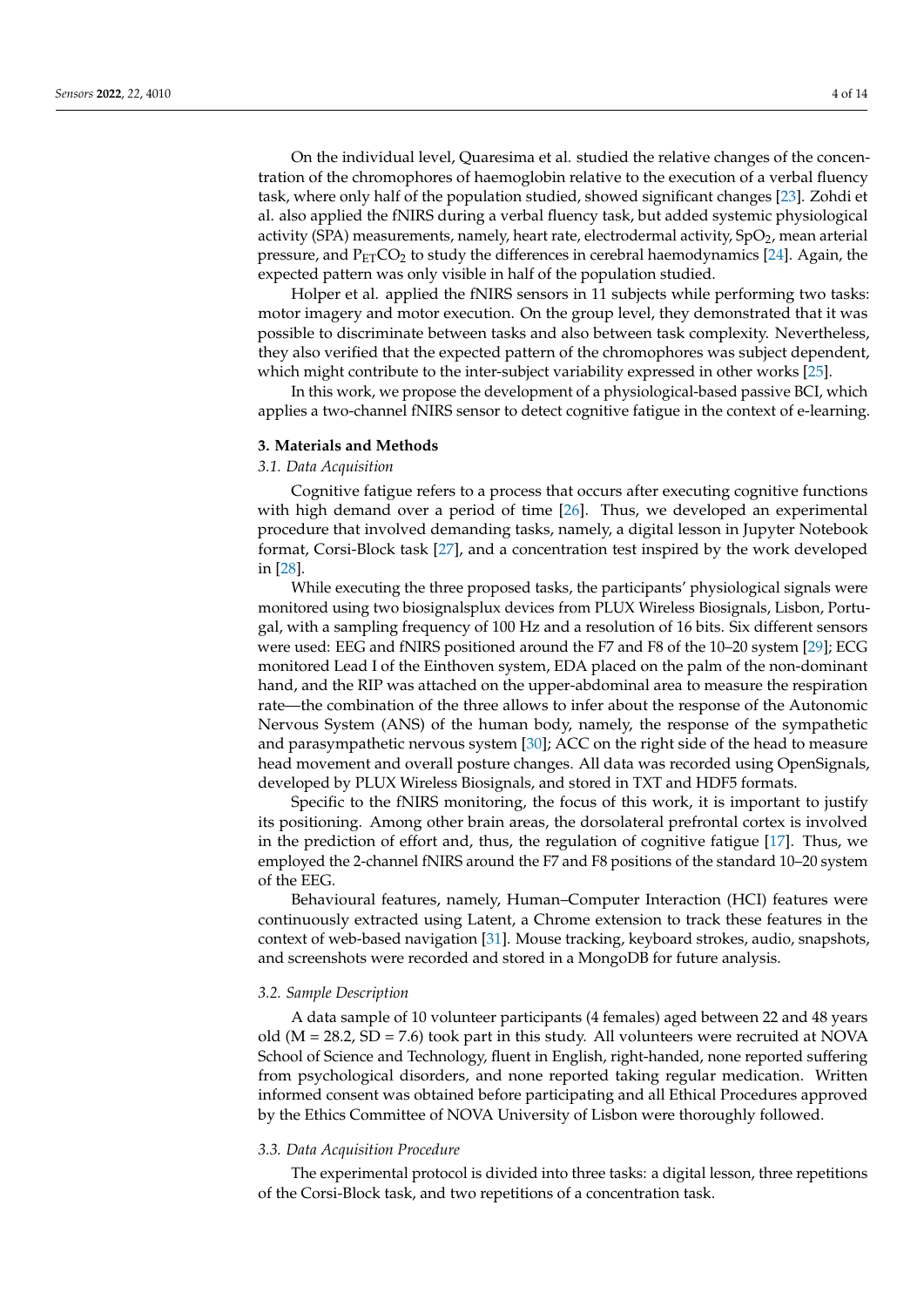The lesson was about the electrocardiogram (ECG) and was developed in Jupyter Notebook format mainly using HTML, JavaScript, and CSS programming languages. During the task, the participants were required to read theoretical content related to the origins, abnormalities, and overall uses of the ECG signal and, in the end, make a selfevaluation by answering 40 questions about the content they had read. To monitor their reading pattern, all text and images were blurred initially and would only unblur when the mouse would hover over the paragraph/image they were reading/seeing, allowing us to properly track their progress.

The Corsi-Block task consists of a board containing nine blocks, as illustrated in Figure [1.](#page-4-0) Firstly, two of those blocks would flash in a specific order and the participants were asked to memorise the order and then click on the same blocks in the same order. If they were successful in recalling the sequence, the level would increase, meaning that three blocks would flash in a different order. This would repeat until the participants reached level nine (because there were only nine blocks) or if they failed two consecutive tries.

<span id="page-4-0"></span>

**Figure 1.** Board of the Corsi-Block task used during the experimental procedure. The yellow blocks would flash in blue by a specific order that the participants would have to memorise and then recall to click the blocks in the same order. The position of the blocks was adapted from [\[32\]](#page-13-10).

The concentration task consisted of a board of 20 by 40 numbers generated in a pseudo-random fashion. The initial board was generated and, then, a number would be changed with a probability of 20% in order for the sum with the next number to be 10. The participants would be required to go over the board line by line and click on the pairs of consecutive numbers that added to 10. The pairs were marked with blue when they were hovering them and marked in red whenever they were clicked. When they changed line, the previous line was blurred and blocked so that they could not go back. An example of a task is shown in Figure [2](#page-5-0) in which the participant was completing the second line of the board (the first line was already blocked).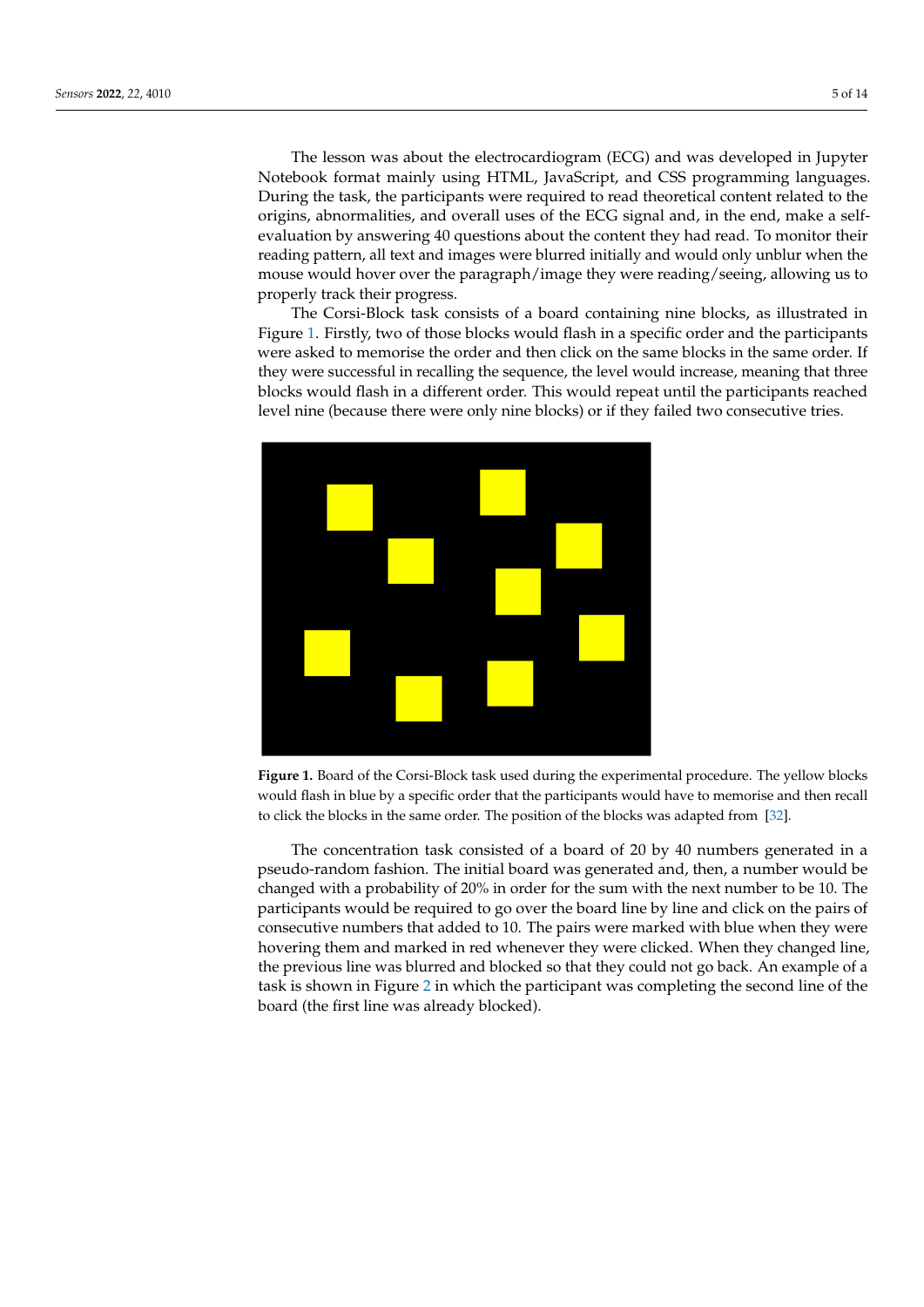<span id="page-5-0"></span>

**Figure 2.** Board of the concentration task. A pair of numbers would turn blue with the mouse hover. If that pair summed to 10, the participant would have to click with the mouse. Whenever they clicked, their positions would be marked in red. Board adapted from [\[28\]](#page-13-6).

In addition to the abovementioned tasks, the participants were required to fill out two questionnaires, one at the beginning for sample characterisation and one after the ECG lesson, about their opinion regarding usability (whether the length of the lesson was adequate, whether the language was clear, etc.). Then, the participants solved three repetitions of the Corsi-Block task and, finally, they solved the two repetitions of the concentration task. Before the Corsi-Block task and after the concentration task there were periods of baseline of two min. The first baseline period was labelled as *absence of cognitive fatigue*, while the last baseline period was labelled as *cognitive fatigue*. Between repetitions of the Corsi-Block task, there were periods of baseline of 15 s after the task and of 30 s before the beginning of each repetition of the task, so that the cerebral blood flow would recover after the participants completed the task and after they read the instructions in each repetition, respectively. The experimental procedure is illustrated in Figure [3.](#page-5-1)

<span id="page-5-1"></span>

**Figure 3.** Schematic of the data acquisition protocol. The Corsi-Block task (yellow blocks) is performed 3 times, while the Concentration task (blue blocks) is performed only 2 times.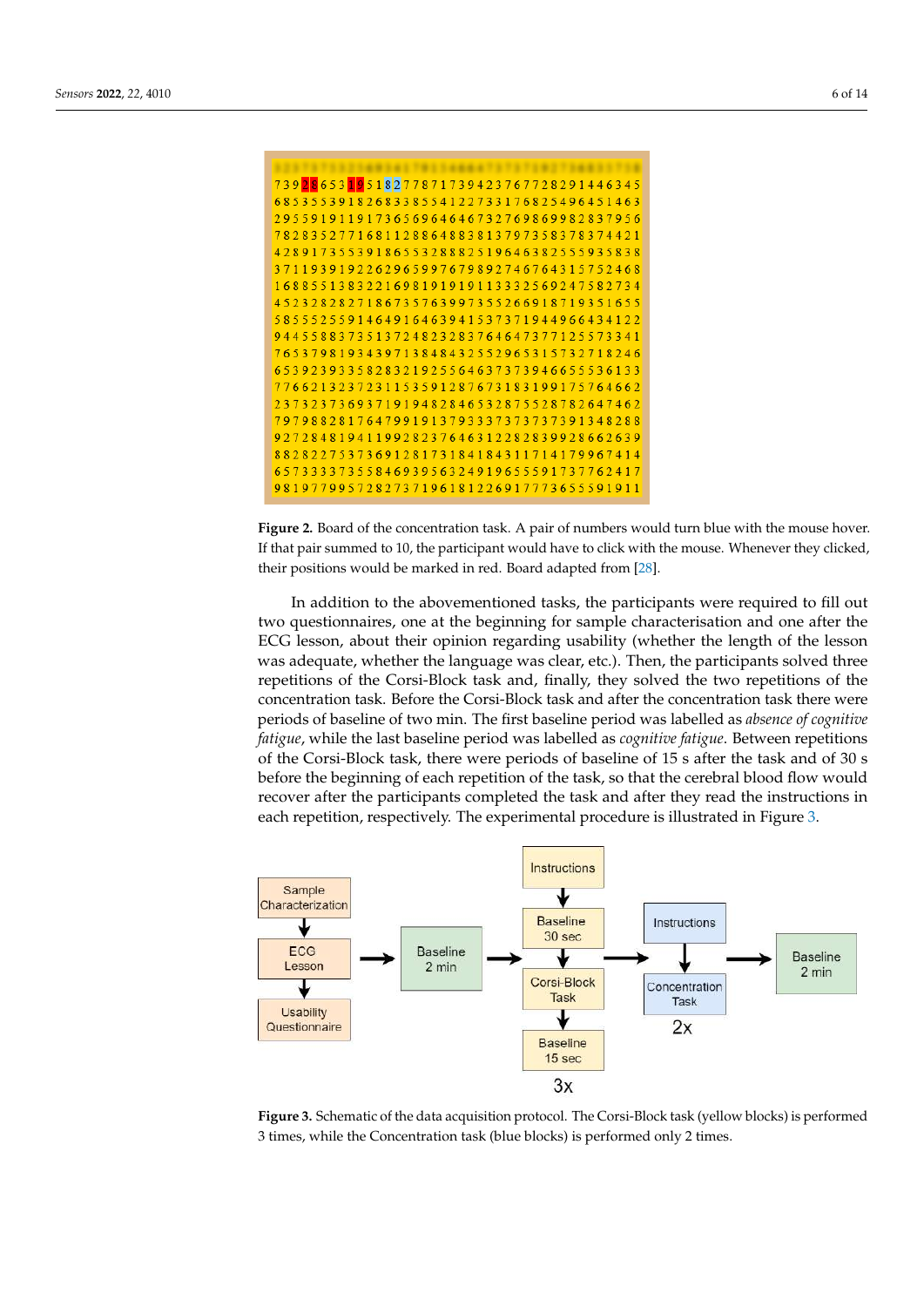#### <span id="page-6-2"></span>*3.4. Signal Processing*

The acquisition of fNIRS signals requires the presence of two emitting light sources and at least one detector by channel. The emitted radiation transverses the biological tissues of the head, i.e., skin, superficial blood vessels, bone, brain, and blood vessels of the brain, and through scattering effects, reaches the detector with an intensity lower than the emitting intensity mainly due to absorption [\[33\]](#page-13-11). Two different emitting lights sources are employed, commonly one in the infrared spectrum and the other in the red spectrum, because the difference in their interaction with the chromophores of haemoglobin is what allows to infer their relative concentration (their interaction with other tissues is usually neglected) [\[34\]](#page-13-12). Thus, the measurement is made in terms of variation of intensity between the incident and the detected radiation.

In this case, the first step of signal processing is then to apply the modified Beer– Lambert law, which converts the detected values to variation of concentration of each chromophore, namely, oxygenated haemoglobin (HbO<sub>2</sub>) and deoxygenated haemoglobin (Hb) given specific parameters, namely, emitter-detector distance and extinction coefficient of each wavelength. Equations [\(1\)](#page-6-0) and [\(2\)](#page-6-1) show the modified Beer–Lambert law to calculate the relative concentrations of each chromophore [\[14\]](#page-12-13). There, *d* represents the emitter-detector distance, which in this case is 2 cm, DPF is the Differential Path Length Factor,  $\epsilon_{Hb/HbO_2}^{\lambda_X}$  represents the extinction coefficient of each wavelength relative to each chromophore of haemoglobin, and *I* represents the light intensity (*b* in the baseline and *t* during task).

<span id="page-6-0"></span>
$$
\Delta H b O_2 = \frac{\log \frac{I_b^{\lambda_1}}{I_t^{\lambda_1}} \epsilon_{Hb}^{\lambda_2} - \log \frac{I_b^{\lambda_2}}{I_t^{\lambda_2}} \epsilon_{Hb}^{\lambda_1}}{d \cdot DPF[\epsilon_{HbO_2}^{\lambda_1} \epsilon_{Hb}^{\lambda_2} - \epsilon_{HbO_2}^{\lambda_2} \epsilon_{Hb}^{\lambda_1}]}
$$
(1)

<span id="page-6-1"></span>
$$
\Delta Hb = \frac{\log \frac{I_b^{\lambda_2}}{I_t^{\lambda_2}} \epsilon_{HbO_2}^{\lambda_1} - \log \frac{I_b^{\lambda_1}}{I_t^{\lambda_1}} \epsilon_{HbO_2}^{\lambda_2}}{d \cdot DPF[\epsilon_{HbO_2}^{\lambda_1} \epsilon_{Hb}^{\lambda_2} - \epsilon_{HbO_2}^{\lambda_2} \epsilon_{Hb}^{\lambda_1}]}
$$
(2)

Since the DPF is the same in both cases, it was removed and, thus, the variation of the concentration was calculated in order to the factor (unit of mM/DPF). Given that the wavelengths of the emitters used in this work were 660 nm  $(\lambda_1)$  and 860 nm  $(\lambda_2)$ , the extinction coefficients were used according to the work of Matcher et al. [\[35\]](#page-13-13):

$$
\epsilon_{Hb}^{\lambda_1} = 3.4408 \text{ mM}^{-1} \text{cm}^{-1}
$$
  
\n
$$
\epsilon_{HbO_2}^{\lambda_1} = 0.3346 \text{ mM}^{-1} \text{cm}^{-1}
$$
  
\n
$$
\epsilon_{Hb}^{\lambda_2} = 0.7977 \text{ mM}^{-1} \text{cm}^{-1}
$$
  
\n
$$
\epsilon_{HbO_2}^{\lambda_2} = 1.2071 \text{ mM}^{-1} \text{cm}^{-1}
$$

Additionally to each chromophore, we calculated the variation of total haemoglobin (Hbt), which is simply the sum of the previously mentioned Hb and HbO<sub>2</sub>. After this conversion, the signals were filtered using a second-order band-pass Butterworth finite impulse filter with cut-off frequencies of 0.01–1 Hz, to remove electrical and physiological noise, keeping the most informative frequency band of the fNIRS signals, according to the recommendations in [\[36\]](#page-13-14).

The baseline signals were then segmented into 10-second windows with no overlap [\[37\]](#page-13-15) according to the two considered periods—before starting the tasks and after finishing them. A label was attributed to each window, considering if it belonged to the period before the tasks, in which case it was labelled as *absence of cognitive fatigue*, or if it belonged to the period after all tasks, in which case it was labelled as *cognitive fatigue*. This processing procedure resulted in 22 time windows for each participant (11 windows per baseline period), as the last 10 s window of each baseline period was discarded to assure that there was no presence of any task.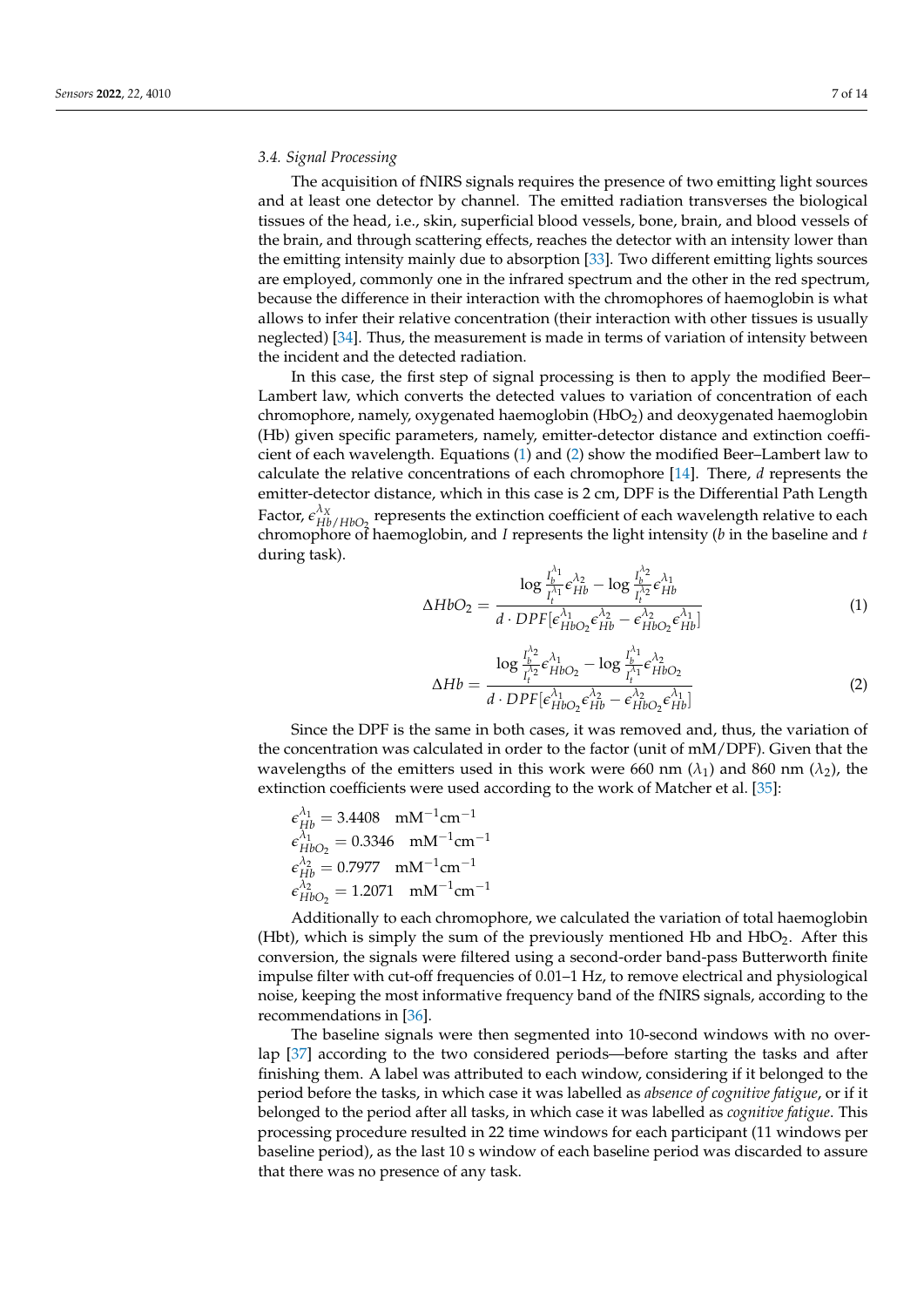## *3.5. Feature Extraction and Selection*

After segmentation and labelling, a set of features were extracted from each of the time windows. These features were a mix of general-purpose features extracted using the Time Series Feature Extraction Library (TSFEL) project [\[38\]](#page-13-16) and features specifically tailored to represent fNIRS signals. These features are briefly described in Table [1.](#page-7-0) Statistical, temporal and spectral features are the TSFEL features that are thoroughly described and their mathematical formulation is given in the original paper. Custom features were the features implemented in this work.

<span id="page-7-0"></span>**Table 1.** Features extracted using the TSFEL Python package. Their respective domain and a short description are also given in the table. Adapted from [\[39\]](#page-13-17). Reproduced with permission from Gamboa et al., "Computing, Electrical and Industrial Systems 2021", Computers; published by MDPI, 2022 [\[39\]](#page-13-17).

| Domain                  | Feature                              | Description                                                                                                                           |  |  |
|-------------------------|--------------------------------------|---------------------------------------------------------------------------------------------------------------------------------------|--|--|
| Statistical<br>Temporal | Maximum                              | Maximum value of a segment.                                                                                                           |  |  |
|                         | Minimum                              | Minimum value of a segment.                                                                                                           |  |  |
|                         | Polarity                             | Maximum of segment divided by the minimum.                                                                                            |  |  |
|                         | Mean                                 | Mean value of a segment.                                                                                                              |  |  |
|                         | Variance                             | Variance value of a segment.                                                                                                          |  |  |
|                         | <b>Standard Deviation</b>            | Standard deviation value of a segment.                                                                                                |  |  |
|                         | Kurtosis                             | Kurtosis of a segment.                                                                                                                |  |  |
|                         | Skewness                             | Skewness of a segment.                                                                                                                |  |  |
|                         | Mean of Differences                  | Mean of the derivate of the segment.                                                                                                  |  |  |
|                         | <b>Total Energy</b>                  | Total energy of a segment in the form of the sum of the squares of all<br>values divided by the time of the segment.                  |  |  |
|                         | Area Under the Curve                 | Area under the curve of the segment using the trapezoid rule.                                                                         |  |  |
|                         | Absolute Energy                      | Same as total energy, but without accounting for the time of<br>the segment.                                                          |  |  |
|                         | Peak to Peak Distance                | Absolute value of the peak to peak amplitude of a segment.                                                                            |  |  |
|                         | Entropy                              | Shannon entropy of a segment.                                                                                                         |  |  |
|                         | Slope of Linear Regression           | Slope of a linear regression of a segment.                                                                                            |  |  |
|                         | Zero Crossing Count                  | Number of times the signal crosses the zero value.                                                                                    |  |  |
|                         | Fundamental Frequency                | Frequency of the first prominent peak of the segment's<br>frequency spectrum.                                                         |  |  |
|                         | Maximum Frequency                    | Maximum frequency of the segment's frequency spectrum.                                                                                |  |  |
|                         | Power Bandwidth                      | Width of the frequency band in which 95% of its power is located.                                                                     |  |  |
| Spectral                | <b>Spectral Distance</b>             | Sum of the difference between the frequency spectrum of the segment<br>to the linear regression of the cumulative frequency spectrum. |  |  |
|                         | Median Frequency                     | Median frequency of the segment's frequency spectrum.                                                                                 |  |  |
|                         | Spectral Entropy                     | Spectral entropy of the segment's frequency spectrum.                                                                                 |  |  |
| <b>Custom Features</b>  | Root Mean Square                     | Root mean square of the fNIRS signal.                                                                                                 |  |  |
|                         | Slope of the Naive Linear Regression | Value of the last data point minus the value of the first data point.                                                                 |  |  |
|                         | Maximum Variation                    | Maximum differential of the signal where each point represents the<br>mean of the following second.                                   |  |  |
|                         | Minimum Variation                    | Maximum differential of the signal where each point represents the<br>mean of the preceding second.                                   |  |  |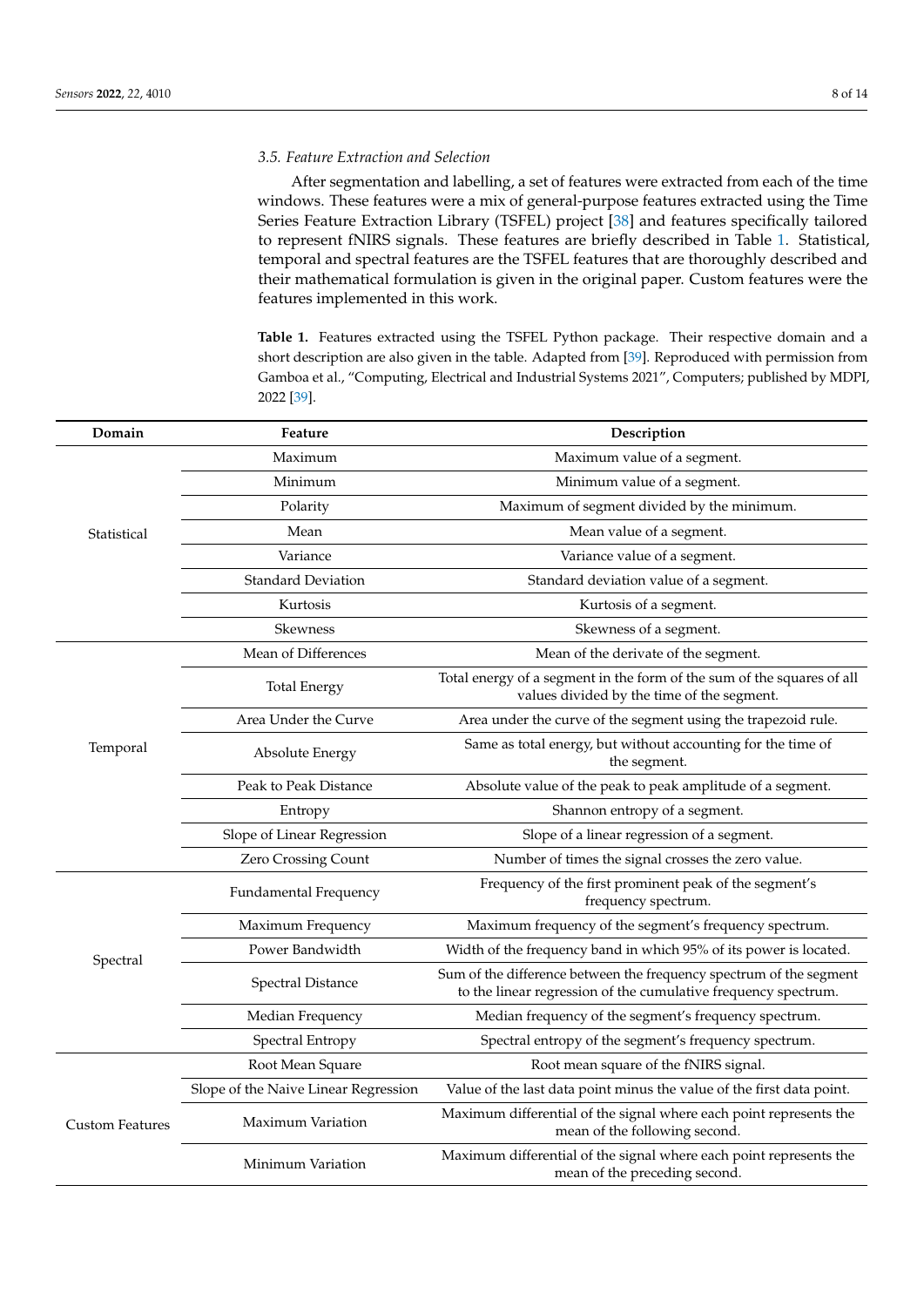Thus, given that the fNIRS had two channels and that each channel had three metrics, i.e., Hb, HBO<sub>2</sub> and Hbt, we end up with  $26 \times 6$  features or 156 features for each data sample. Given the relation between that number and the number of samples for each participant, feature selection is important to reduce the number of parameter training in the classifiers.

As feature selection method, a Recursive Features Elimination algorithm was used, where in each classification fold, a cross-validation was performed using only the training set to obtain the features that optimise the models' performance. The algorithm is able to select the best features, thus, the number of selected features varies from fold to fold. The model used in this procedure was similar to the employed classifier. The RFECV method of the scikit-learn Python package was used [\[40\]](#page-13-18).

### *3.6. Classification Procedure*

We used Random Forest (RF) as a classifier model to distinguish between the two states of cognitive fatigue. RF is a supervised learning algorithm that consists of an ensemble of decision trees that are merged to produce more robust results by training each of the decision tree with different sets of data, by employing bagging to randomly sample data from the input dataset. The final decision of the RF consists of aggregating the results of the individual trees, namely, by following a majority-voting system. In this case, we limited the number of decision trees to 10, the number of features at the nodes of the trees were limited to the square root of the number of features, the split criterion was Gini, and the minimum number of samples used in node splitting was 2.

Building on previous work, we designed a user-tuned classification procedure, i.e., we built different models for different participants [\[39\]](#page-13-17). For each participant, the models were validated using a stratified 10-fold procedure, in which the whole dataset was divided in ten, keeping the original distribution of classes in both sets.

Models' performances were assessed using a set of commonly used metrics namely, the accuracy score, precision, recall, and F1-score. The corresponding equations are in Equations [\(3\)](#page-8-1)–[\(6\)](#page-8-2), where TP, TN, FP, and FN mean True Positives, True Negatives, False Positives, and False Negatives, respectively, and represent:

True Positive (TP)—samples predicted as *cognitive fatigue* that correspond to that class; True Negative (TN)—samples predicted as *absence of cognitive fatigue* that correspond to that class;

False Positive (FP)—samples predicted as *cognitive fatigue* that correspond to the class of *absence of cognitive fatigue*;

False Negative (FN)—samples predicted as *absence of cognitive fatigue* that correspond to the class of *cognitive fatigue*.

<span id="page-8-1"></span>
$$
Accuracy = \frac{TP + TN}{TP + TN + FP + FN}
$$
\n(3)

$$
Precision = \frac{TP}{TP + FP}
$$
\n(4)

$$
Recall = \frac{TP}{TP + FN} \tag{5}
$$

<span id="page-8-2"></span>
$$
F1 - Score = \frac{2 \cdot (Precision \cdot Recall)}{(Precision + Recall)}
$$
\n(6)

Additionally, the area under the receiver operating characteristic curve (AUC-ROC) and the corresponding confusion matrices are reported.

#### <span id="page-8-0"></span>**4. Results**

The duration of each task, the total duration of the agglomerate of the tasks, and the average time to complete each task is presented in Table [2.](#page-9-0) Given that the tasks did not have time limits, their duration varied among individuals.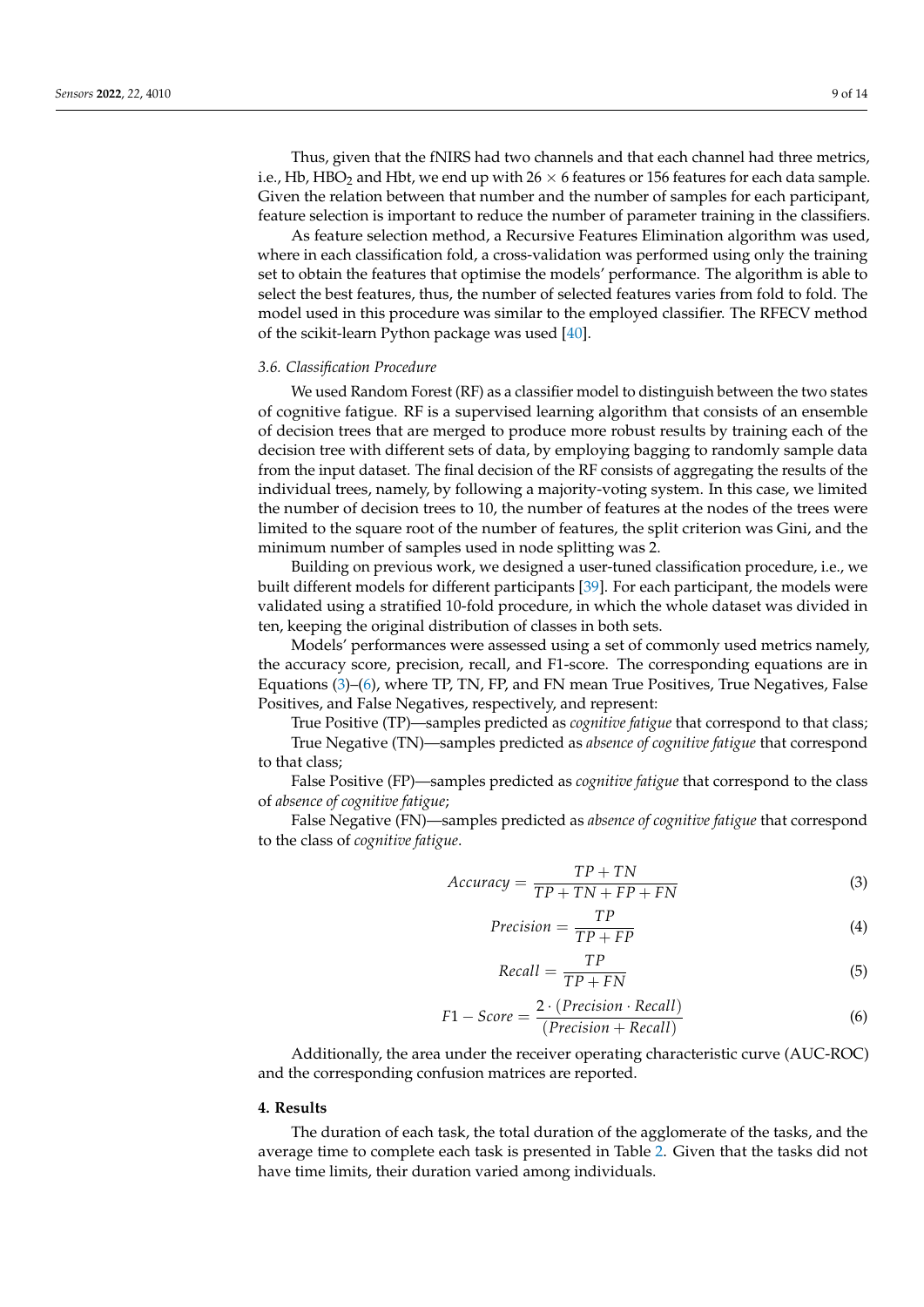| Participant | <b>ECG Lesson</b>            | Corsi-Block                 | Concentration                | <b>Total</b>                 |
|-------------|------------------------------|-----------------------------|------------------------------|------------------------------|
| A           | $16 \text{ m}$ 05 s          | 7m12s                       | $26 \text{ m } 32 \text{ s}$ | $49 \text{ m } 50 \text{ s}$ |
| B           | $23 \text{ m } 42 \text{ s}$ | $5 \text{ m}$ 02 s          | $19 \text{ m } 51 \text{ s}$ | $48 \text{ m } 36 \text{ s}$ |
| C           | $10 \text{ m}$ 12 s          | 5m49s                       | 17 m 25 s                    | $33 \text{ m } 26 \text{ s}$ |
| D           | 11 m $55 s$                  | 6m18s                       | $20 \text{ m} 24 \text{ s}$  | $38 \text{ m} 38 \text{ s}$  |
| E           | $19 \text{ m} 56 \text{ s}$  | 6m12s                       | $19 \text{ m } 27 \text{ s}$ | $45 \text{ m } 35 \text{ s}$ |
| F           | $18 \text{ m } 48 \text{ s}$ | 4m38s                       | $30 \text{ m} 24 \text{ s}$  | $53 \text{ m } 50 \text{ s}$ |
| G           | $17 \text{ m}$ 02 s          | 4 m 47 s                    | $20 \text{ m} 00 \text{ s}$  | 41 m 49 s                    |
| H           | $18 \text{ m } 34 \text{ s}$ | $4 \text{ m } 41 \text{ s}$ | $23 \text{ m} 18 \text{ s}$  | $46 \text{ m } 33 \text{ s}$ |
| L           | $20 \text{ m} 05 \text{ s}$  | $5 \text{ m}$ 58 s          | $22 \text{ m} 16 \text{ s}$  | $48 \text{ m} 19 \text{ s}$  |
|             | $20 \text{ m } 40 \text{ s}$ | 4 m 47 s                    | $28 \text{ m } 54 \text{ s}$ | $54 \text{ m } 21 \text{ s}$ |
| Average     | 17m42s                       | 5m32s                       | 22 m 51 s                    | $46 \text{ m} 05 \text{ s}$  |

<span id="page-9-0"></span>**Table 2.** Time each participant spent on each individual task.

Analogously, given our approach of developing user-tuned classifiers to detect the state of cognitive fatigue, we will report the results of each individual model relative to each participant. Additionally, since our classification periods were of approximately 2 min, or around 120 s, that we segmented into 10 s windows, as mentioned in Section [3.4,](#page-6-2) each participant ended up with a total of 22 data samples, each containing 152 features. However, after feature selection, each data sample was composed of less features (varied among each cross-validation fold). Since the datasets were balanced, there was no need to apply any type of downsampling or upsampling.

Stratified 10-fold divides each dataset into 10 train and test sets, thus, each test set was composed of one or two data samples. Models' evaluation was performed in 10 different folds, thus, our metrics represent the final metrics, i.e., the gathered results of all folds to calculate the metrics at the end of the whole procedure.

The classification results for each individual are shown in Table [3](#page-9-1) and the respective confusion matrices are illustrated in Figure [4.](#page-10-1)

| results are in percentage. |              |           |        |                   |                                           |  |  |  |  |
|----------------------------|--------------|-----------|--------|-------------------|-------------------------------------------|--|--|--|--|
| Participant                | Accuracy     | Precision | Recall | <b>F1-Score</b>   | <b>AUC-ROC</b>                            |  |  |  |  |
| Α                          | 54.55        | 54.55     | 54.55  | 54.55             | 63.64                                     |  |  |  |  |
| D                          | <u>00.01</u> | 100.00    | 0102   | $\Omega$ $\Omega$ | $\Omega$ $\Gamma$ $\Omega$ $\overline{C}$ |  |  |  |  |

<span id="page-9-1"></span>**Table 3.** Classification results for each individual for the task of detecting cognitive fatigue. All

B 90.91 100.00 81.82 90.00 95.87 C 86.36 90.00 81.82 85.71 86.78 D 72.73 72.73 72.73 72.73 77.69 E 90.91 90.91 90.91 90.91 90.91 93.80 F 59.09 66.67 36.36 47.06 44.63 G 72.73 72.73 72.73 72.73 85.12 H 54.55 53.85 63.64 58.33 48.76

I 59.09 57.14 72.73 64.00 59.92 J 68.18 70.00 63.64 66.67 69.83 Average  $70.91 \pm 13.67$   $72.86 \pm 15.32$   $69.09 \pm 14.77$   $70.27 \pm 14.30$   $72.50 \pm 17.26$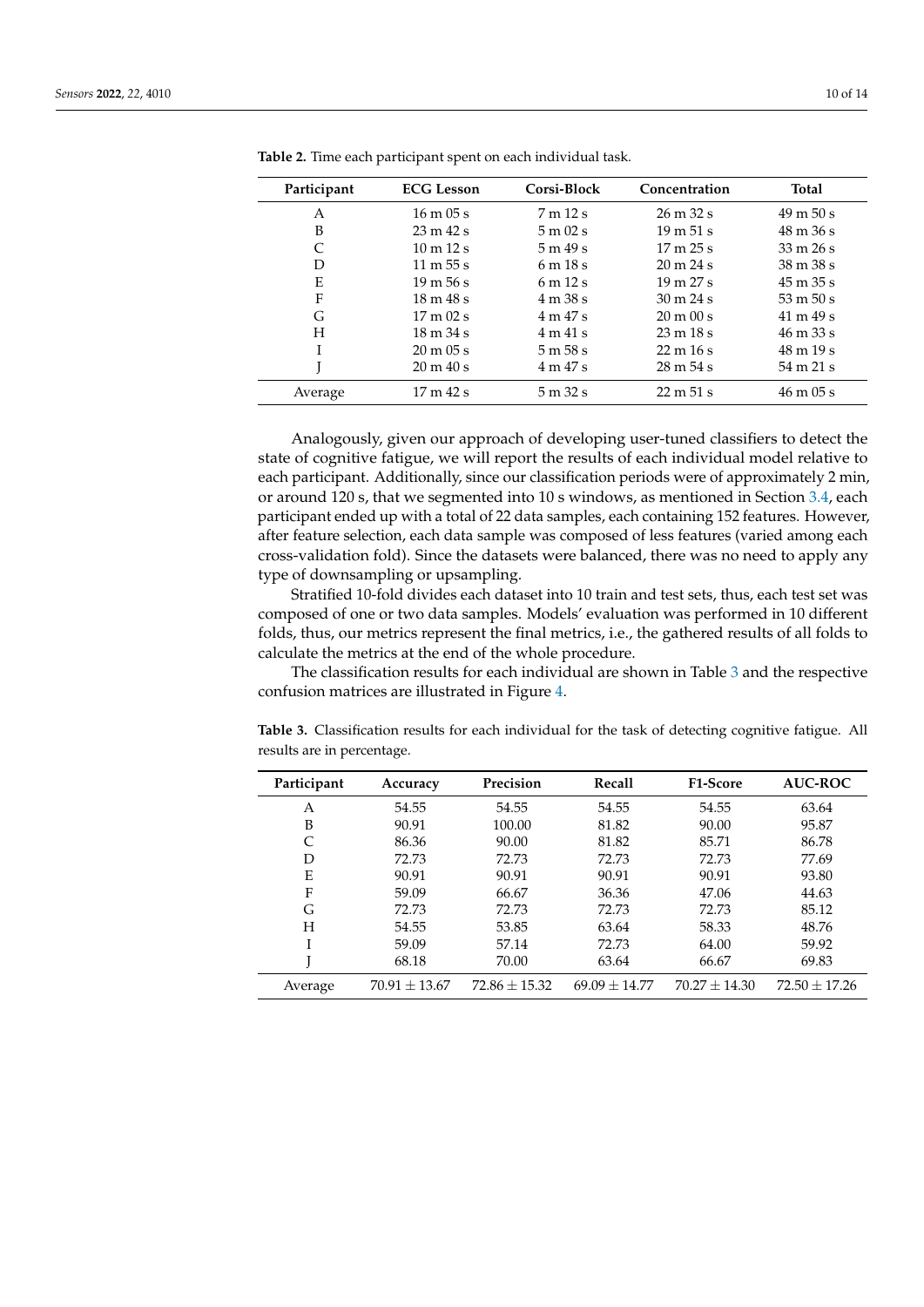<span id="page-10-1"></span>

**Figure 4.** Confusion matrices of each participant, where each letter from **A**–**J** refers to each corresponding participant, respective to the results presented in Table [3.](#page-9-1)

### <span id="page-10-0"></span>**5. Discussion**

The main objective of this work was to study and assess the feasibility of detecting cognitive fatigue using fNIRS wearable sensors. To accomplish that, an experimental protocol was developed to effectively induce cognitive fatigue that involved an ECG lesson, which corresponds to a close-to-real learning session, and the execution of standard cognitive tasks, namely, the Corsi-Block task and a concentration task. fNIRS data was collected during the execution of those tasks, along with data from other physiological signals, in an unobtrusive way. fNIRS data were processed and features were extracted and selected to properly represent the two considered classes. Finally, user-tuned classifiers were trained and validated to automatically detect the state of cognitive fatigue.

According to previous work, cognitive processes are subjective to each individual and, thus, classification models should be developed on the individual level, rather than be developed for a general population [\[22](#page-13-0)[–25,](#page-13-3)[39\]](#page-13-17). Therefore, we built user-tuned models for each participant. The results of classification corroborate the hypothesis that different individuals respond differently to the same demands, since the accuracy results range from 5[4](#page-10-1).55 to 90.91% (mean value 70.91  $\pm$  13.67%). The confusion matrices of Figure 4 show that when the results for the accuracy are higher than 70%, the predicted labels are positively correlated with the true labels and, thus the diagonal of the matrices is more populated. Considering only such cases, the mean accuracy is  $82.73 \pm 8.33$  %, which is in line with other works (e.g., [\[18\]](#page-12-17)). In cases where the classification is lower than 70%, the expected labels and the predicted classes do not seem to be related.

Moreover, we conclude that the models for cognitive fatigue classification of participants B, C, D, E, G, and J (ages from 23 to 34 ( $M = 27$ ,  $SD = 4$ ); 2 females) were successful in distinguishing between *cognitive fatigue* vs. *absence of cognitive fatigue*, while the remaining were unable to effectively distinguish the two cognitive states (see Table [3\)](#page-9-1). In the cases where the accuracy score is close to 50%, namely, participants A, F, H, and I (ages ranging from 22 to 48 ( $M = 29$ ,  $SD = 11$ ); two females), it is also possible to note that neither class is preferable because the values of precision, recall, and AUC-ROC are also closer to 50% than the others. On the other hand, in the cases where the models are applicable, precision and recall are balanced meaning that the models are not biased towards either class

Time is usually regarded as a crucial aspect for the appearance of cognitive fatigue. However, our results demonstrate that it is not the main factor. For example, while participant C took less time to complete the tasks and participant J took the longest time, the classification results did not reflect that difference (see Table [2\)](#page-9-0). Moreover, contrary to the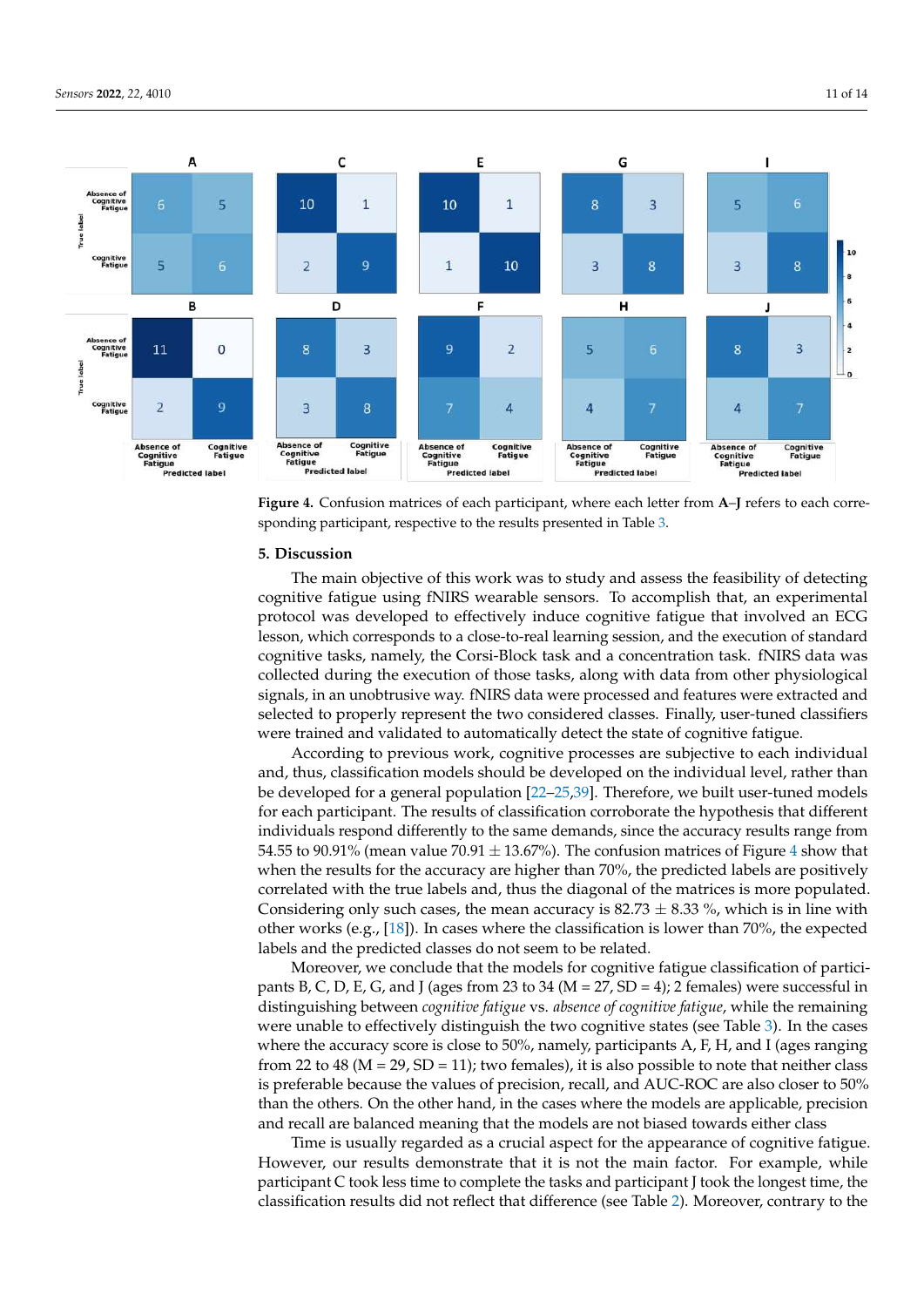findings of [\[22\]](#page-13-0), age did not influence the results, since that the groups of participants with accuracy scores higher than 70% and close to 50% did not reveal relevant age differences. Moreover, sex was also not a factor that interfered with the prediction of cognitive fatigue.

Given the disparity of results, it seems clear that, although the employed methodology was very effective for inducing and detecting cognitive fatigue in some cases (e.g., participants B and E), automatic cognitive fatigue assessment using the proposed methodology is not applicable in all cases. We hypothesise that this can be the case due to some aspects: the experimental procedure may not induce sufficient cognitive fatigue in some cases; the extracted and selected features may not be applicable to the cognitive responses for everyone; there may be other factors contributing to cognitive fatigue, e.g., time of day and the regular schedule of work of each individual; how individuals view the tasks (some individuals may try hard to get everything right while others may be less motivated to perform the tasks).

In comparison to other works, our methodology employs fNIRS wearable sensors, which can be easily applied outside the laboratory, which does not happen with the sensor used by Trakoolwilaiwan et al. that uses an fNIRS sensors with 34 channels [\[21\]](#page-12-20). Moreover, given that we measure physiological signals over time, the mentioned disadvantages about the subjective and behavioural methods do not apply. However, there is a disadvantage, which is the fact that we assume the state of the participants, i.e., it is assumed that they present cognitive fatigue at the end of the procedure, which may not be the case, as previously discussed.

### <span id="page-11-0"></span>**6. Conclusions**

In this work, we aimed to develop a methodology to induce cognitive fatigue and to develop ML models able to automatically detect the state of cognitive fatigue using wearable fNIRS sensors with only two channels.

The developed experimental procedure revealed effective and user-tuned models were built to account for individual differences regarding cognitive fatigue. However, it was clear that the methodology was not effective for everyone, i.e., although three models achieved accuracy results higher than 80%, four other models could only accurately classify around 50-60% of the data samples. Thus, to apply the proposed methodology in real-settings, a calibration procedure should be first followed. Then, only if the validated results revealed to be positive, should the resulting models be applied.

In the future, this methodology will be used in real e-learning settings. Since the fNIRS sensors are unobtrusive, they can be used to continuously monitor the cognitive state of e-learning users and advise them about their cognitive fatigue state. Then, users would be able to effectively take breaks to optimise their study sessions.

Finally, the remaining physiological signals and HCI variables will be studied on their applicability on this context, hopefully overcoming the applicability to the participants where fNIRS was not effective.

**Author Contributions:** Conceptualisation, R.V. and H.G.; methodology, R.V.; software, R.V.; validation, H.G., S.B.i.B. and H.S.; formal analysis, R.V.; investigation, R.V.; resources, R.V. and H.G.; data curation, R.V.; writing—original draft preparation, R.V.; writing—review and editing, R.L., H.S., H.G. and S.B.i.B.; visualisation, R.V. and R.L.; supervision, H.G., H.S. and S.B.i.B.; project administration, H.G. All authors have read and agreed to the published version of the manuscript.

**Funding:** This work was partly supported by Fundação para a Ciência e Tecnologia, under PhD grants PD/BDE/150304/2019 and 2020.06024.BD, and by NOVA-LINCS (PEest/UID/CEC/04516/2019).

**Institutional Review Board Statement:** The study was conducted according to the guidelines of the Declaration of Helsinki, and approved by the Ethics Committee of NOVA University of Lisbon (approved on the 7 June 2021).

**Informed Consent Statement:** Informed consent was obtained from all subjects involved in the study.

**Data Availability Statement:** At this moment, data are only available from the corresponding author upon request as it is being prepared to be published.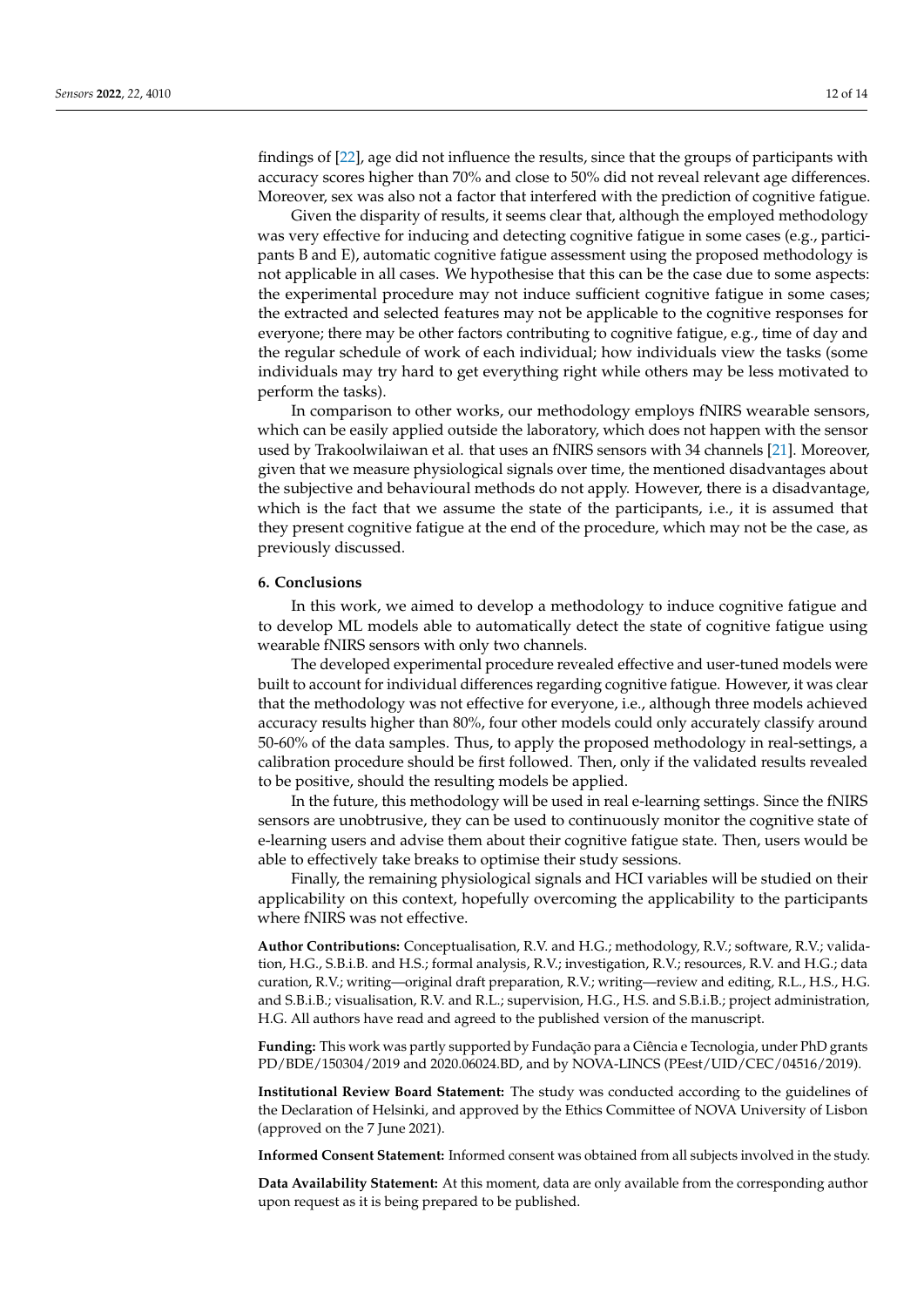**Conflicts of Interest:** R.V., H.S., and H.G. are affiliated with PLUX Wireless Biosignals, the company that produces the acquisition devices used in this work and also the software used to acquire the physiological signals.

## **References**

- <span id="page-12-0"></span>1. Henriksen, A.; Haugen Mikalsen, M.; Woldaregay, A.Z.; Muzny, M.; Hartvigsen, G.; Hopstock, L.A.; Grimsgaard, S. Using Fitness Trackers and Smartwatches to Measure Physical Activity in Research: Analysis of Consumer Wrist-Worn Wearables. *J. Med. Internet. Res.* **2018**, *20*, e110. doi[:10.2196/jmir.9157.](https://doi.org/10.2196/jmir.9157)
- <span id="page-12-1"></span>2. Shin, G.; Jarrahi, M.H.; Fei, Y.; Karami, A.; Gafinowitz, N.; Byun, A.; Lu, X. Wearable activity trackers, accuracy, adoption, acceptance and health impact: A systematic literature review. *J. Biomed. Informatics* **2019**, *93*, 103153. doi[:10.1016/j.jbi.2019.103153.](https://doi.org/https://doi.org/10.1016/j.jbi.2019.103153)
- <span id="page-12-2"></span>3. Huhn, S.; Axt, M.; Gunga, H.C.; Maggioni, M.A.; Munga, S.; Obor, D.; Sié, A.; Boudo, V.; Bunker, A.; Sauerborn, R.; et al. The Impact of Wearable Technologies in Health Research: Scoping Review. *JMIR mHealth uHealth* **2022**, *10*, e34384. doi[:10.2196/34384.](https://doi.org/10.2196/34384)
- <span id="page-12-3"></span>4. Udovičić, G.; Topić, A.; Russo, M. Wearable technologies for smart environments: A review with emphasis on BCI. In Proceedings of the 2016 24th International Conference on Software, Telecommunications and Computer Networks, SoftCOM 2016, Split, Croatia, 22–24 September 2016. doi[:10.1109/SOFTCOM.2016.7772186.](https://doi.org/10.1109/SOFTCOM.2016.7772186)
- <span id="page-12-4"></span>5. von Lühmann, A.; Ortega-Martinez, A.; Boas, D.A.; Yücel, M.A. Using the General Linear Model to Improve Performance in fNIRS Single Trial Analysis and Classification: A Perspective. *Front. Hum. Neurosci.* **2020**, *14*, 30. doi[:10.3389/fnhum.2020.00030.](https://doi.org/10.3389/fnhum.2020.00030)
- <span id="page-12-5"></span>6. Myrden, A.; Chau, T. Effects of user mental state on EEG-BCI performance. *Front. Hum. Neurosci.* **2015**, *9*, 308. doi[:10.3389/fnhum.2015.00308.](https://doi.org/10.3389/fnhum.2015.00308)
- <span id="page-12-6"></span>7. Jahanpour, E.S.; Berberian, B.; Imbert, J.P.; Roy, R.N. Cognitive fatigue assessment in operational settings: A review and UAS implications. *IFAC-Pap.* **2020**, *53*, 330–337. doi[:10.1016/j.ifacol.2021.04.188.](https://doi.org/10.1016/j.ifacol.2021.04.188)
- <span id="page-12-7"></span>8. Díaz-García, J.; González-Ponce, I.; Ponce-Bordón, J.C.; López-Gajardo, M.Á.; Ramírez-Bravo, I.; Rubio-Morales, A.; García-Calvo, T. Mental load and fatigue assessment instruments: A systematic review. *Int. J. Environ. Res. Public Health* **2022**, *19*, 419. doi[:10.3390/ijerph19010419.](https://doi.org/10.3390/ijerph19010419)
- <span id="page-12-8"></span>9. Yang, C.M.; Wu, C.H. The Situational Fatigue Scale: A different approach to measuring fatigue. *Qual. Life Res.* **2005**, *14*, 1357–1362. doi[:10.1007/s11136-004-5680-0.](https://doi.org/10.1007/s11136-004-5680-0)
- <span id="page-12-9"></span>10. Shuman-Paretsky, M.; Zemon, V.; Foley, F.W.; Holtzer, R. Development and Validation of the State-Trait Inventory of Cognitive Fatigue in Community-Dwelling Older Adults. *Arch. Phys. Med. Rehabil.* **2017**, *98*, 766–773. doi[:10.1016/j.apmr.2016.07.024.](https://doi.org/10.1016/j.apmr.2016.07.024)
- <span id="page-12-10"></span>11. MeAuley, E.; Courneya, K.S. The Subjective Exercise Experiences Scale (SEES): Development and Preliminary Validation. *J. Sport Exerc. Psychol.* **1994**, *16*, 163 – 177. doi[:10.1123/jsep.16.2.163.](https://doi.org/10.1123/jsep.16.2.163)
- <span id="page-12-11"></span>12. Di Stasi, L.L.; Renner, R.; Catena, A.; Cañas, J.J.; Velichkovsky, B.M.; Pannasch, S. Towards a driver fatigue test based on the saccadic main sequence: A partial validation by subjective report data. *Transp. Res. Part C Emerg. Technol.* **2012**, *21*, 122–133. doi[:https://doi.org/10.1016/j.trc.2011.07.002.](https://doi.org/https://doi.org/10.1016/j.trc.2011.07.002)
- <span id="page-12-12"></span>13. Kanal, V.; Brady, J.; Nambiappan, H.; Kyrarini, M.; Wylie, G.; Makedon, F. Towards a serious game based human-robot framework for fatigue assessment. In *Proceedings of the ACM International Conference Proceeding Series*; ACM: New York, NY, USA, 2020; pp. 527–532. doi[:10.1145/3389189.3398744.](https://doi.org/10.1145/3389189.3398744)
- <span id="page-12-13"></span>14. Ahn, S.; Nguyen, T.; Jang, H.; Kim, J.G.; Jun, S.C. Exploring neuro-physiological correlates of drivers' mental fatigue caused by sleep deprivation using simultaneous EEG, ECG, and fNIRS data. *Front. Hum. Neurosci.* **2016**, *10*, 219. doi[:10.3389/fnhum.2016.00219.](https://doi.org/10.3389/fnhum.2016.00219)
- <span id="page-12-14"></span>15. Nihashi, T.; Ishigaki, T.; Satake, H.; Ito, S.; Kaii, O.; Mori, Y.; Shimamoto, K.; Fukushima, H.; Suzuki, K.; Umakoshi, H.; et al. Monitoring of fatigue in radiologists during prolonged image interpretation using fNIRS. *Jpn. J. Radiol.* **2019**, *37*, 437–448. doi[:10.1007/s11604-019-00826-2.](https://doi.org/10.1007/s11604-019-00826-2)
- <span id="page-12-15"></span>16. Pinti, P.; Aichelburg, C.; Gilbert, S.; Hamilton, A.; Hirsch, J.; Burgess, P.; Tachtsidis, I. A Review on the Use of Wearable Functional Near-Infrared Spectroscopy in Naturalistic Environments. *Jpn. Psychol. Res.* **2018**, *60*, 347–373, doi[:10.1111/jpr.12206.](https://doi.org/https://doi.org/10.1111/jpr.12206)
- <span id="page-12-16"></span>17. McMorris, T. Cognitive Fatigue Effects on Physical Performance: The Role of Interoception. *Sport. Med.* **2020**, *50*, 1703–1708. doi[:10.1007/s40279-020-01320-w.](https://doi.org/10.1007/s40279-020-01320-w)
- <span id="page-12-17"></span>18. Dehais, F.; Duprès, A.; Di Flumeri, G.; Verdière, K.; Borghini, G.; Babiloni, F.; Roy, R. Monitoring Pilot's Cognitive Fatigue with Engagement Features in Simulated and Actual Flight Conditions Using an Hybrid fNIRS-EEG Passive BCI. In Proceedings of the 2018 IEEE International Conference on Systems, Man, and Cybernetics, SMC 2018, Miyazaki, Japan, 7–10 October 2018; pp. 544–549. doi[:10.1109/SMC.2018.00102.](https://doi.org/10.1109/SMC.2018.00102)
- <span id="page-12-18"></span>19. Zadeh, M.Z.; Babu, A.R.; Lim, J.B.; Kyrarini, M.; Wylie, G.; Makedon, F. Towards cognitive fatigue detection from functional magnetic resonance imaging data. In Proceedings of the ACM International Conference Proceeding Series, Corfu, Greece, 30 June–3 July 2020 ; pp. 551–552. doi[:10.1145/3389189.3397648.](https://doi.org/10.1145/3389189.3397648)
- <span id="page-12-19"></span>20. Bracken, B.K.; Festa, E.K.; Sun, H.M.; Leather, C.; Strangman, G. Validation of the fNIRS Pioneer™ , a portable, durable, rugged functional near-infrared spectroscopy (fNIRS) Device. In Proceedings of the HEALTHINF 2019—12th International Conference on Health Informatics, Proceedings; Part of 12th International Joint Conference on Biomedical Engineering Systems and Technologies, BIOSTEC 2019, Prague, Czech Republic, 22–24 February 2019; pp. 521–531.
- <span id="page-12-20"></span>21. Convolutional neural network for high-accuracy functional near- infrared spectroscopy in a brain–computer interface. *Neurophoton* **2017**, *5*, 011008. doi[:10.1117/1.NPh.5.1.](https://doi.org/10.1117/1.NPh.5.1)